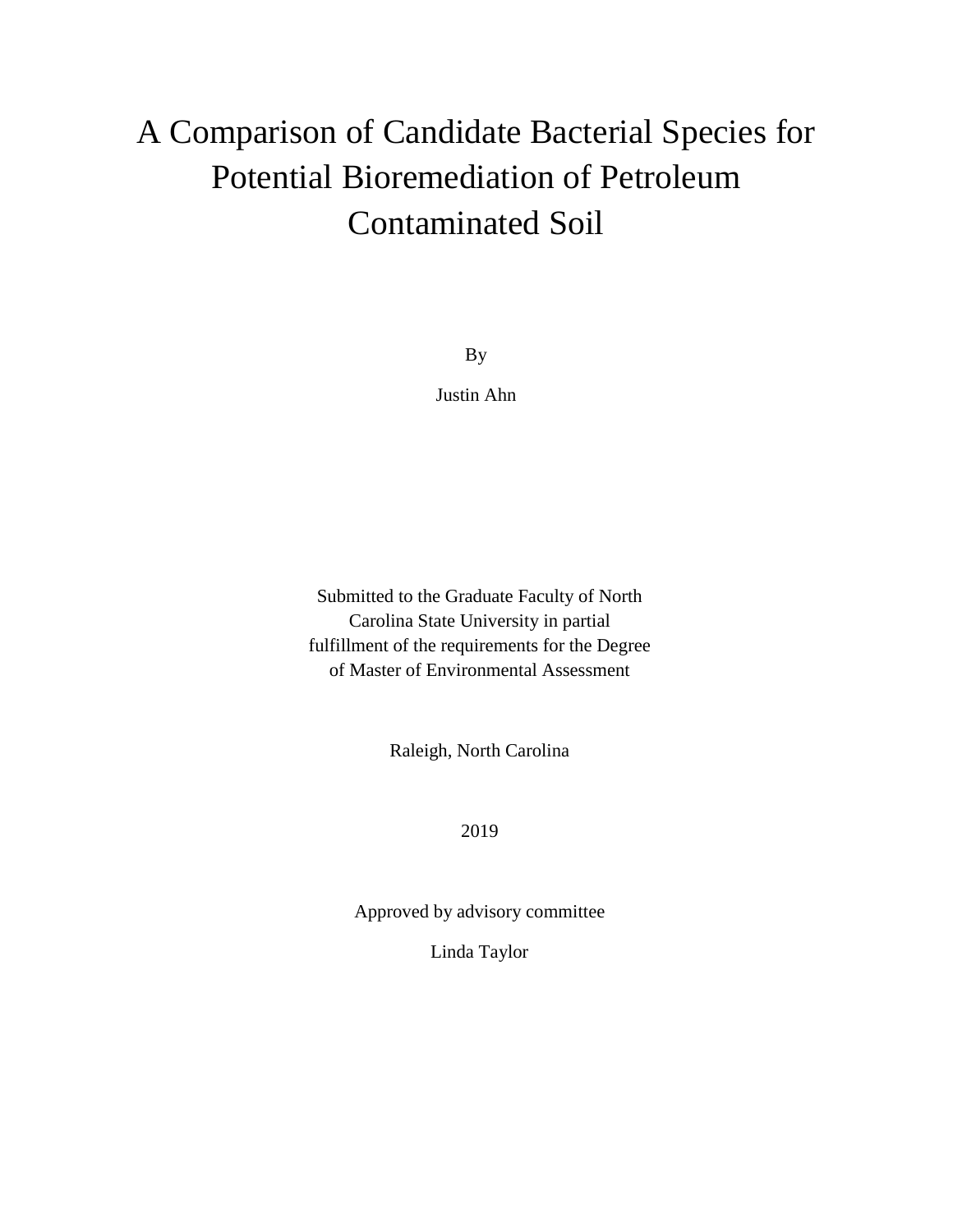#### Abstract

Ahn, Justin. Environmental Assessment. A Comparison of Candidate Bacterial Species for Potential Bioremediation of Petroleum Contaminated Soil.

Soil petroleum contamination is a condition that has persisted since humans have refined crude oil and petroleum. Most commonly, soil petroleum contamination is associated with the release of petroleum from storage tanks into a soil medium. The release of petroleum into the environmental can cause health and well-being issues with humans as well as with the environment. One method to remediate petroleum contaminated site is the use of bacteria with the ability to biodegrade the petroleum hydrocarbons and petroleum by-products into a more environmentally safe by-product. Only a few bacterial genus and species are known to successfully biodegrade petroleum and petroleum by-products with a significant impact to the environment. The bacterial species that have the ability to degrade petroleum and petroleum byproducts do so by producing biosurfacants which alter hydrophilic and hydrophobic properties of the bacteria organism and the contaminant of concern. Four bacterial genus, *Acinetobactor, Pseudomonas, Aeromonas, and Bacillus,* were researched to determine their abilities to degrade petroleum and petroleum-by products. Biosurfacants were determined to be a major factor in assessing a bacterial species' biodegradation ability. Research has shown that biodegradation ability is relatively high in the bacterial genus *Acinetobactor* and *Pseudomonas.* Biodegradation abilities were also determined to vary between species even within the same genus. Further research and studies of individual candidate bacterial species are necessary to determine candidate bacterial species to degrade petroleum contaminated soil.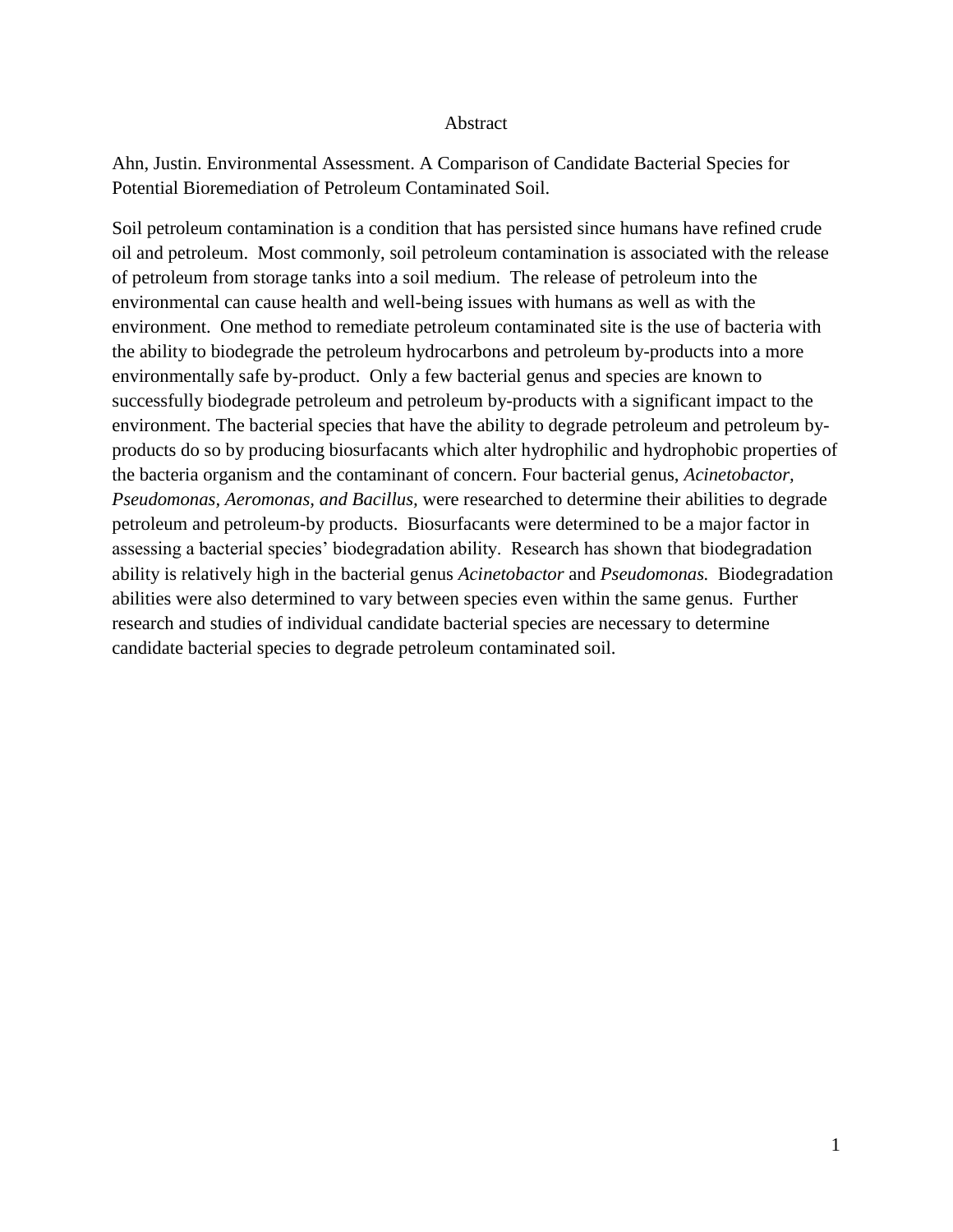## **Table of Contents**

| 3.2.2 Volatile Organic Compound Degradation: Benzene, Toluene, and Total Xylenes  8 |
|-------------------------------------------------------------------------------------|
|                                                                                     |
|                                                                                     |
|                                                                                     |
|                                                                                     |
|                                                                                     |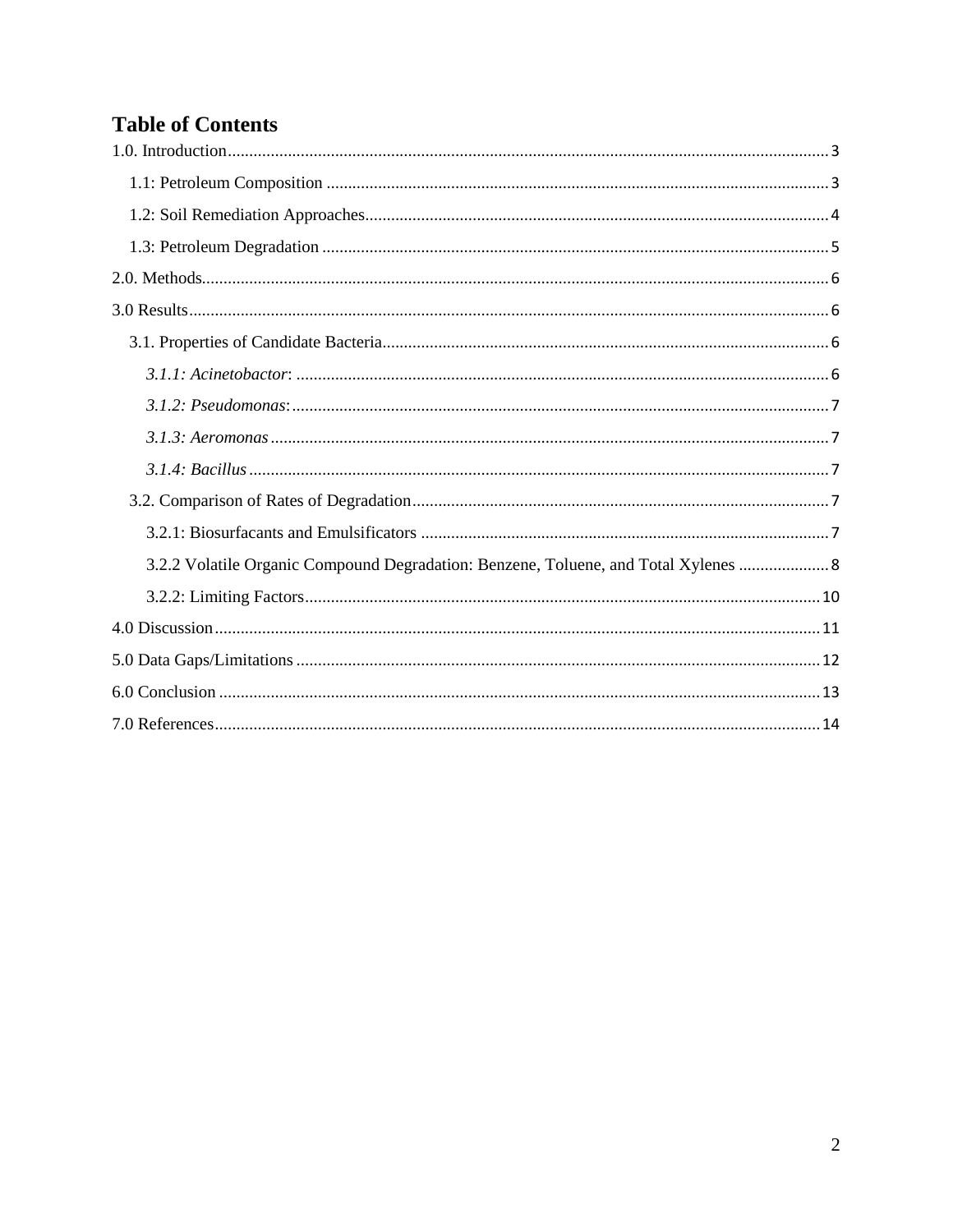#### <span id="page-3-0"></span>**1.0. Introduction**

Soil contamination is an environmental challenge that can cause acute and chronic adverse effects humans and other organisms. One of the more ubiquitous and detrimental substances associated with soil contamination is petroleum. Although petroleum is comprised of thousands of unique chemical analytes, the total petroleum hydrocarbons (TPH) fraction, which include  $C_6$ - $C_{28}$  and polycyclic aromatic hydrocarbons (PAH) which include the fused-ring aromatic fraction are ecologically- and toxicologically-relevant. PAH includes chemicals such as pyrene and phenanthrene. Refined petroleum also includes volatile organic compounds such as benzene, toluene, and total xylenes (o-xylene, m-xylene, p-xylene) which affect the human and environmental well-being and have been determined to be carcinogenic.

#### <span id="page-3-1"></span>1.1: Petroleum Composition

TPH ( $C_6$ - $C_{28}$ ) includes gasoline range organics (GRO) ( $C_6$ - $C_{10}$ ) and diesel range organics  $(DRO)$  ( $C_{10}$ - $C_{28}$ ) which are the primary range of petroleum hydrocarbons associated with commercial and industrial releases (ALS Environmental 2014). Petroleum in the form of DRO and GRO contains aromatic chemicals harmful to human and environmental health including benzene, toluene, total xylenes (o-xylene, m-xylene, p-xylene), naphthalene, and fluorene and alkanes including hexane (ATSDR 1999). Petroleum degradation depends on which class of hydrocarbon is most associated with the contaminated soil. Branched alkanes and small aromatics are easily degraded while aromatics and cyclic alkanes are more difficult to remediate (Das and Chandran 2010). The ease of degradation is generally correlated to molecular weight (Das and Chandran 2010).

Generally, petroleum releases in soil are associated with commercial properties, including gasoline stations and automotive repair shops, residences with a petroleum-based heating source, and industrial buildings that house petroleum-based products (Simons, Bowen, and Sementelli 1999). Most petroleum leaks, which cause the most widespread soil contamination, can go undetected for years. The majority of undetected leaks occur from underground storage tanks (USTs), which are only discovered during the tank's abandonment or replacement (Simons, Bowen, and Sementelli 1999). Leaks occur from underground tanks because of their old age and weathered material, thus, causing a release of its contents over time. On occasion, an undiscovered tank can be punctured due to construction or investigation activities, therefore, releasing remaining contents into a medium.

Petroleum releases are a high priority issue due to two factors. First, a majority of components of petroleum possess a high storage life, and therefore the compounds degrade slowly in a soil medium. Biodegradation success is commonly measured by half-life in various studies involving bacterial biodegradation. However, differentiating half-lives exist within the components of TPH and PAH due the variations in chemical structures with the different components. VOCs including benzene and toluene typically contain shorter half-lives due to the chemicals' nature to volatize to the environment in warm temperature conditions while other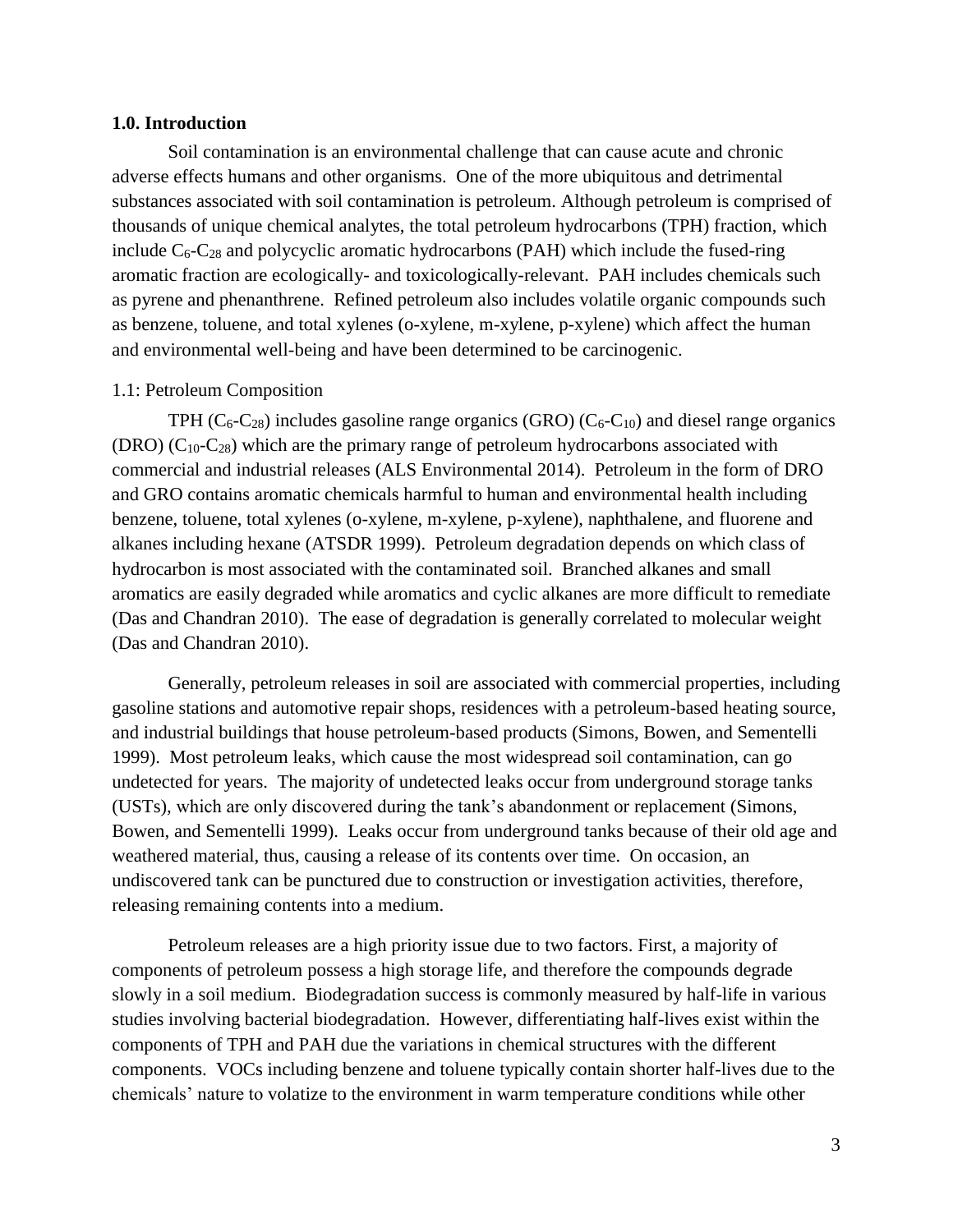components of petroleum can remain in a soil environment for a longer period of time (Chang, Chang, and Yuan 2008). Second, they can be hazardous to human health. Petroleum exposure is known to cause acute and chronic respiratory issues (Luginaah et al. 2002). Volatile organic compounds (VOCs), including n-hexane and 1-butene, are the compounds mostly responsible for these respiratory issues. Benzene, a component of petroleum, is a known carcinogen (Luginaah et al. 2002). The main exposures methods for petroleum contaminated soil would be dermally through accidental handling or respiratory due to volatilization of chemicals.

#### <span id="page-4-0"></span>1.2: Soil Remediation Approaches

The discovery of a contaminated area of soil typically initiates remediation efforts. The most common method of soil remediation includes excavation of the contaminated soil. With this method, heavy equipment, including bulldozers and excavators, remove the contaminated soil for disposal at a waste facility specialized in treating contaminated soil. The area of excavated soil is then replaced with clean soil taken from another location and the area is sampled for remaining contaminants and compared to a contamination reference level which can vary by municipality. The method is also cost-effective, because the necessary equipment is readily available in many places and has a relatively below cost of operation. A disadvantage of this method is the fact that the entirety of the affected soil is not being decontaminated. Delineation of soil contamination is hard to accomplish, and a margin of error exist with contamination outside of the planned excavation area. The original contaminated soil is simply being replaced and some contaminated soil may still remain, unless an additional method such as bioremediation is used in conjunction with the excavation method. The possibility of contaminated soil underneath and outside of the evacuation area could exist after evacuation activities have occurred due to factors such as leaching. In addition, the process disturbs the natural pedon of soil, causing structure and fertility issues (Guerin 1999).

An alternative method is the utilization of organisms to degrade petroleum by-products into less harmful substances with minimal soil disturbance, such as soil borings. This method would require an organism that has the capacity to accept electrons from petroleum components, therefore, transforming (e.g., remineralizing) the products into substances that are less harmful to the environment over a period of time (Liu et al. 2002). This method lowers toxicity levels in the affected area, with a lower soil disturbance compared to the excavation method, preserving a majority of fertility and soil structure (Liu et al. 2002). The process of biodegradation falls under a term "natural attenuation", which is the utilization of site-specific processes to remediate a contaminated site. The processes occur naturally and can act without human intervention (Jones and Wilson 1999). The method of utilizing bacteria for site specific remediation, however, would be classified as assisted biodegradation, due to the addition of bacteria to the soil. The success rate of assisted biodegradation is not as well known. The timeframe of the biodegradation method could potentially be longer to achieve non-toxic status for the affected land. Several additional factors can speed up the biodegradation process, by facilitating the volatilization of chemicals into the atmosphere, however this can be a challenge to accomplish at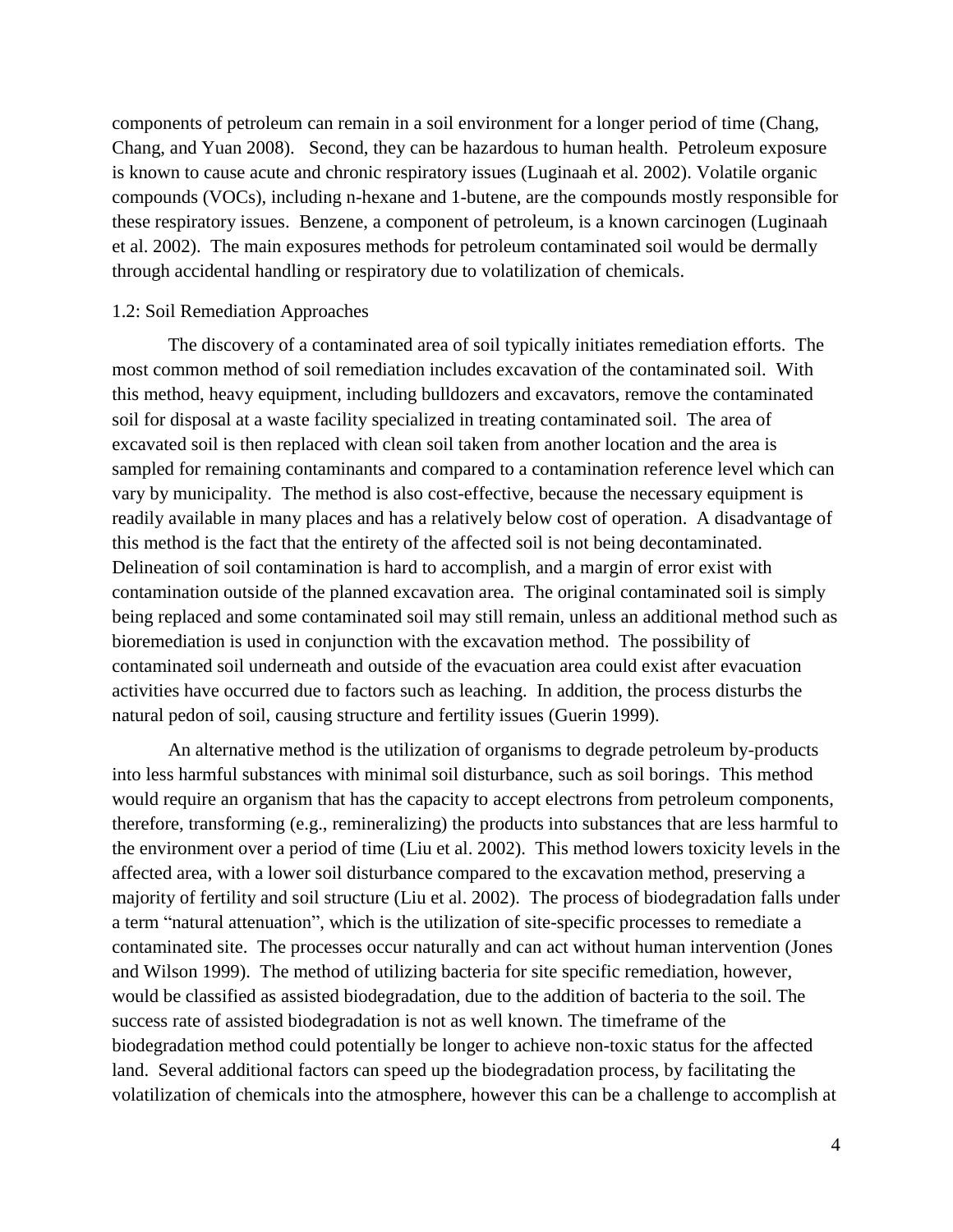higher depths where volatilization is less common as opposed to leeching (Jones and Wilson 1999). A third method would be to combine the excavation and biodegradation methods. In this approach, the area of contamination would be delineated, excavated, replaced, and the waste would be taken to a facility specialized in containing hazardous waste as detailed in the excavation method. In the combination method, however, the waste would then be treated with biodegradation organisms to break down hazardous petroleum by-products into non-hazardous materials and then the treated soil could be used for future fills. This combination method could have the potential to speed up the biodegradation aspects of the process. Additionally the natural pedon of soil would still be disturbed causing potential fertility and structural issues. The same problems arise with unknown success rate and time constraints with the biodegradation aspect of the combination method.

#### <span id="page-5-0"></span>1.3: Petroleum Degradation

The degradation of petroleum by-products is a multi-step process. Several factors can affect the effectiveness and timeframe in which an organism can degrade the petroleum byproducts including temperature, pH, and availability of nutrients (Das and Chandran 2010). Additionally, an organism that can successfully survive in a soil medium and degrade petroleum by-products into a non-hazardous substance needs to be identified. Second, the rate of degradation and time required to achieve a non-toxic threshold needs to be determined, for the identified organism as well as appropriate pH, temperature, and nutrient requirements to maximize effectiveness.

One of the properties which can be used as a proxy to determine the effectiveness of a bacterial species to degrade petroleum contaminants is its production of biosurfacants. Biosurfacants are agents that are produced by certain types of bacteria which have the ability to lower surface and interfacial tensions of liquids (Hamed et al. 2012). The biosurfacants are composed of lipids and fatty acids which cause the alteration of hydrophilic and hydrophobic properties of the bacteria and liquid (Hamed et al. 2012). The properties of the biosurfacants allow the bacteria to facilitate petroleum by-products more readily thus allow for a higher rate of biodegradation (Hamed et al. 2012). Biosurfacants also have the advantage of promoting bacterial growth and are effective in extreme pH, temperature, and saline environments (Hamed et al. 2012).

In order to study the effectiveness of the biodegradation method, organisms need to be selected based on their suitability to survive within a soil medium and their ability to degrade numerous petroleum constituents . Many microorganisms are capable of utilizing petroleum hydrocarbons as their energy (carbon) source and thus are already well-suited to surviving in contaminated soils. Survival of a microorganism in the presence of TPH influences the rate of assisted biodegradation and is a factor that can be used to determine the likelihood of long-term biodegradation success (Das and Mukherjee 2006). A literature review was conducted to provide a comparison and provide supporting information on several potential organisms, which could be utilized to provide assisted biodegradation at a petroleum contaminated site. The organisms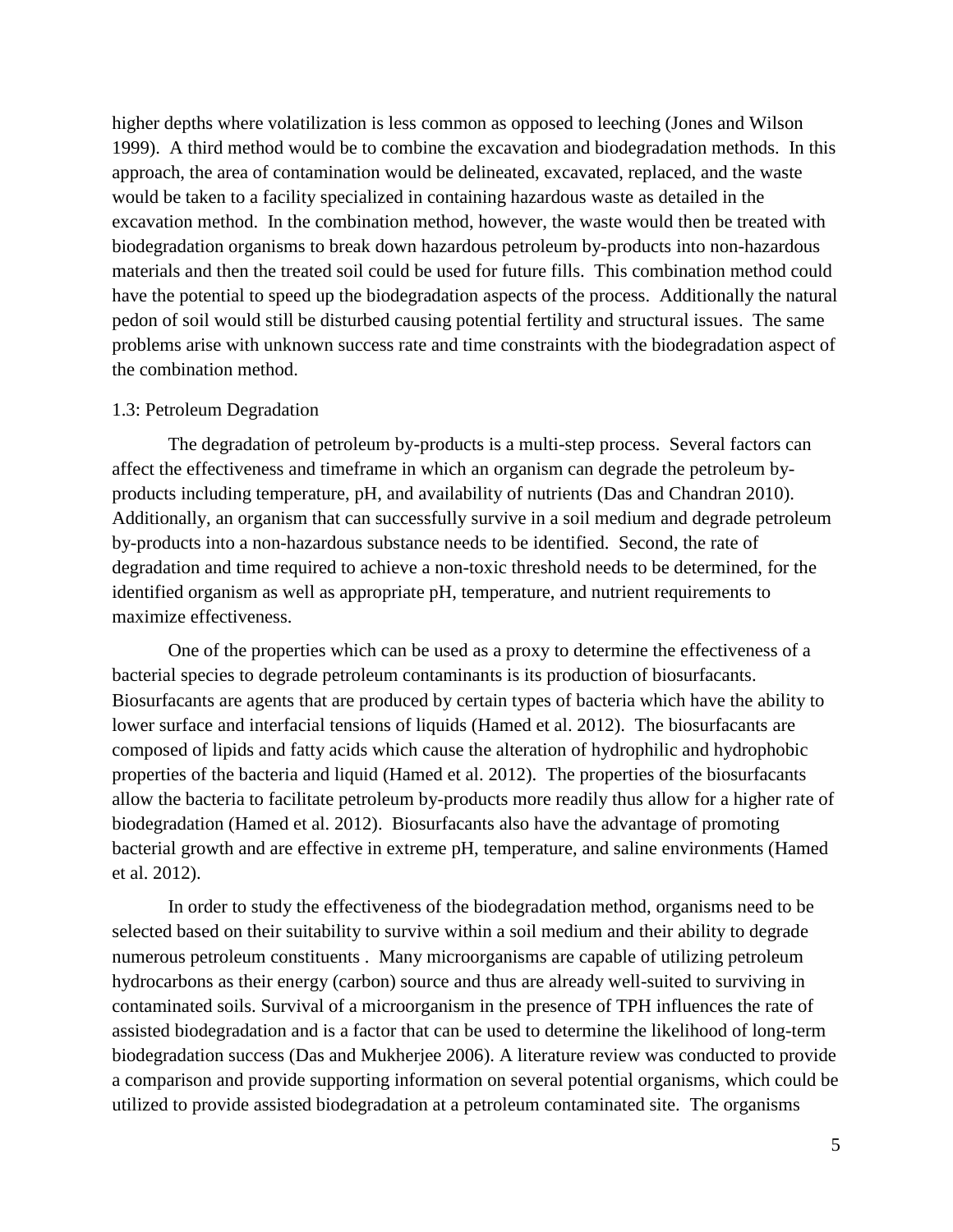studied will be compared based on degradation rates of petroleum by-products, survival rates within a clay-based soil medium and a sand-based soil medium, thus comparing their strengths and weaknesses to facilitating the assisted biodegradation process of petroleum contaminated soils.

#### <span id="page-6-0"></span>**2.0. Methods**

This study is intended to serve as a literary review based on published, peer-reviewed studies on bacteria species and their properties in bioremediation of petroleum contaminated soils.

Four candidate bacteria genus were selected as the focus of this literary review: *Acinetobactor, Pseudomonas, Aeromonas,* and *Bacillus.* These four bacteria genus were selected based upon previous studies documenting their metabolic abilities to decompose petroleum substrates into less harmful by-products (Vasudevan and Rajaram 2001). Properties of the bacteria were studied including its physiology in the process of breaking petroleum, which chemical derivatives of petroleum yields a higher rate of decomposition for a bacterial species and what end by-products are produced as a result of each bacteria species transforming the released petroleum within a soil medium. A key factor used to compare the biodegradation rate for this study was emulsification index/percentage.

Half-life is a measurement that was compared between different contaminants arising from petroleum releases. The half-life values by different bacterial species were compared to original values to determine if the bacteria metabolic processes influenced the degradation of petroleum and petroleum by-products.

Control variables were identified within each study and recorded to determine which variable would be significant to influence a bacterial species' rate of biodegradation. These factors included location of the study, the medium in which the biodegradation of petroleum had occurred, and the optimal temperature of degradation based on the studied medium. The location of the of the study can influence the temperature of the medium, thus creating varying results of degradation.

## <span id="page-6-1"></span>**3.0 Results**

#### <span id="page-6-2"></span>**3.1. Properties of Candidate Bacteria**

#### <span id="page-6-3"></span>*3.1.1: Acinetobactor*:

*Acinetobactor* is one of the well-studied genus of bacteria for soil bioremediation. *Acinetobactor*  can naturally grow on crude oil and contains a property that produces emulsifiers. The bacteria utilize the hydrocarbons in DRO-GRO as an energy source which as a result degrades the oil. The emulsifiers that the *Acinetobactor* produce as they are attached to the hydrocarbon, allows the oil to disperse, increasing the surface area for the bacteria to grow thus subsequently increasing biodegradation rate (Ron and Rosenburg 2002). This genus of bacteria was chosen as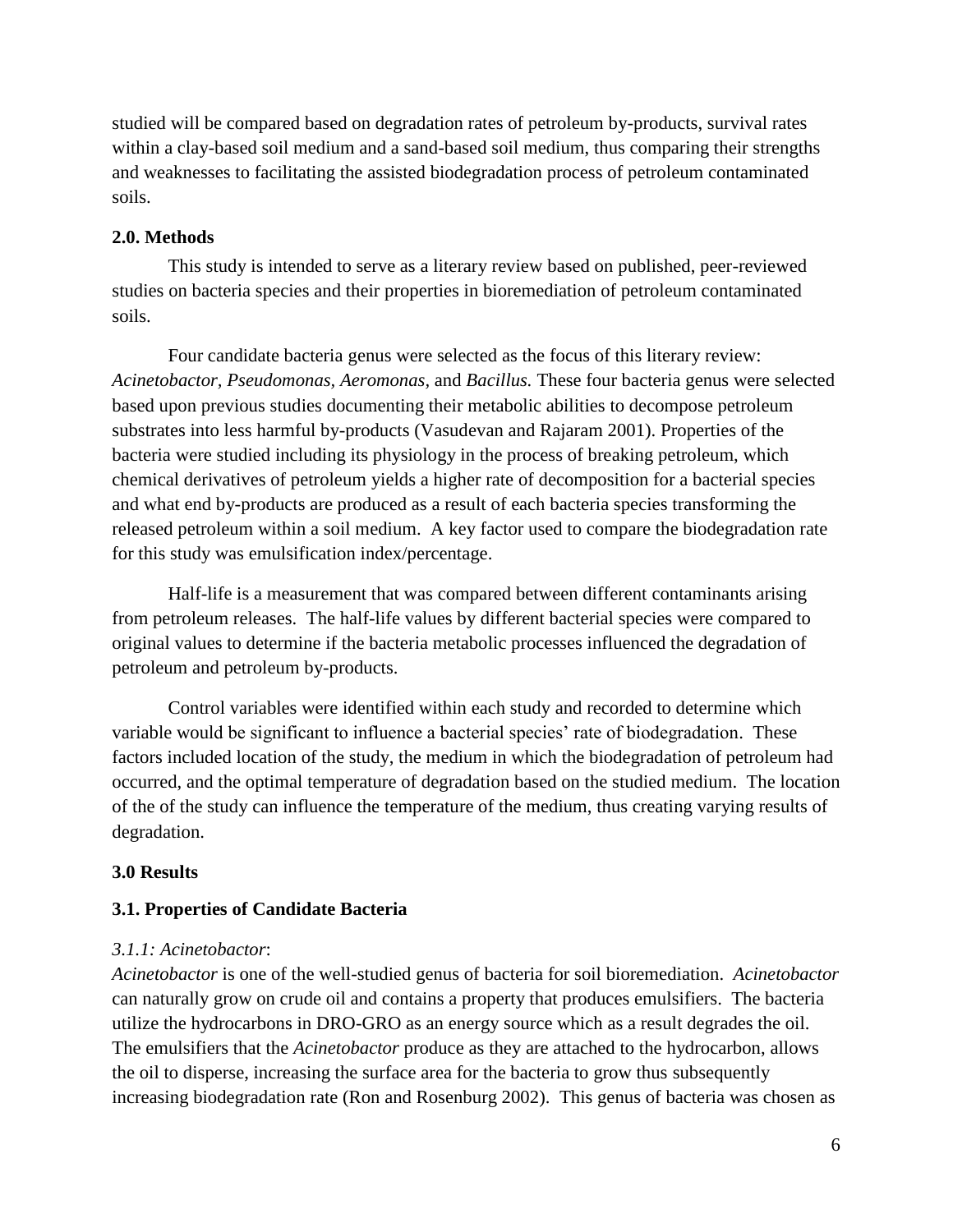a candidate species due to its ability to produce emulsifiers and its documented history of bioremediation of contaminated soil.

## <span id="page-7-0"></span>*3.1.2: Pseudomonas*:

*Pseudomonas* contains extensive properties for facilitating bioremediation by mobilizing polluted hydrocarbons and transforming them into an aqueous phase, thus allowing the expulsion of the hydrocarbons from a soil medium. The bacteria encode several hundred transporters in order to uptake substrates for bioremediation (Silby et. al 2011). *Pseudomonas* bacteria were chosen as candidate bacteria in this study due to its ability to mobilize hydrocarbons and transforming the hydrocarbons into a more soluble product.

## <span id="page-7-1"></span>*3.1.3: Aeromonas*

*Aeromonas* is a genus of bacteria which generally degrade different types of protein. The bacteria genus acts similar to *Acinetobactor* which transforms hydrocarbons from DRO-GRO into useable energy for the bacteria, thus degrading the oil. The bacteria genus also produces emulsifiers which promotes the facilitation of bacterial growth (Kaczorek et. al 2014). This genus of bacteria was chosen as a candidate bacteria due to its documented history of bioremediation success and its ability to produce emulsifiers.

## <span id="page-7-2"></span>*3.1.4: Bacillus*

*Bacillus* functions similar to *Aeromonas, Pseudomonas,* and *Acinetobactor* in regards to its biodegradation properties. Bacteria strains from the *Bacillus* genus cultivate on petroleum hydrocarbon molecules and produce biosurfacants which are compounds that allow an organism to reduce its surface and interfacial tension (Fakruddin 2012). This property of certain bacteria, including strains from the *Bacillus* genus, to more readily uptake chemicals including DRO-GRO (Fakruddin 2012). The addition of bacterial species from the genus *Bacillus* have been proven in studies to enhance the process of bioremediation and assisted bioremediation in petroleum contaminated soils by facilitation of biosurfacants (Das and Mukherjee 2006). *Bacillus* bacteria were chosen as a candidate species of bacteria for their ability to produce biosurfacants and their documented history of success regarding bioremediation.

## <span id="page-7-3"></span>**3.2. Comparison of Rates of Degradation**

## <span id="page-7-4"></span>3.2.1: Biosurfacants and Emulsificators

Production of biosurfacants is a good reference value to assess the biodegradation properties of bacteria. Biosurfacants act as emulsifiers and thus an emulsification index can be used to determine the percentage of biosurfacants a strain of bacteria produce (Satpute et al. 2008). The production level of biosurfacants a bacterial species is assessed through its emulsification activity. This value was found in studies as an emulsification index or percentage. **Figure 1** shows the comparison of emulsification indices/percentages found through literary review regarding each candidate genus.

#### **Figure 1:**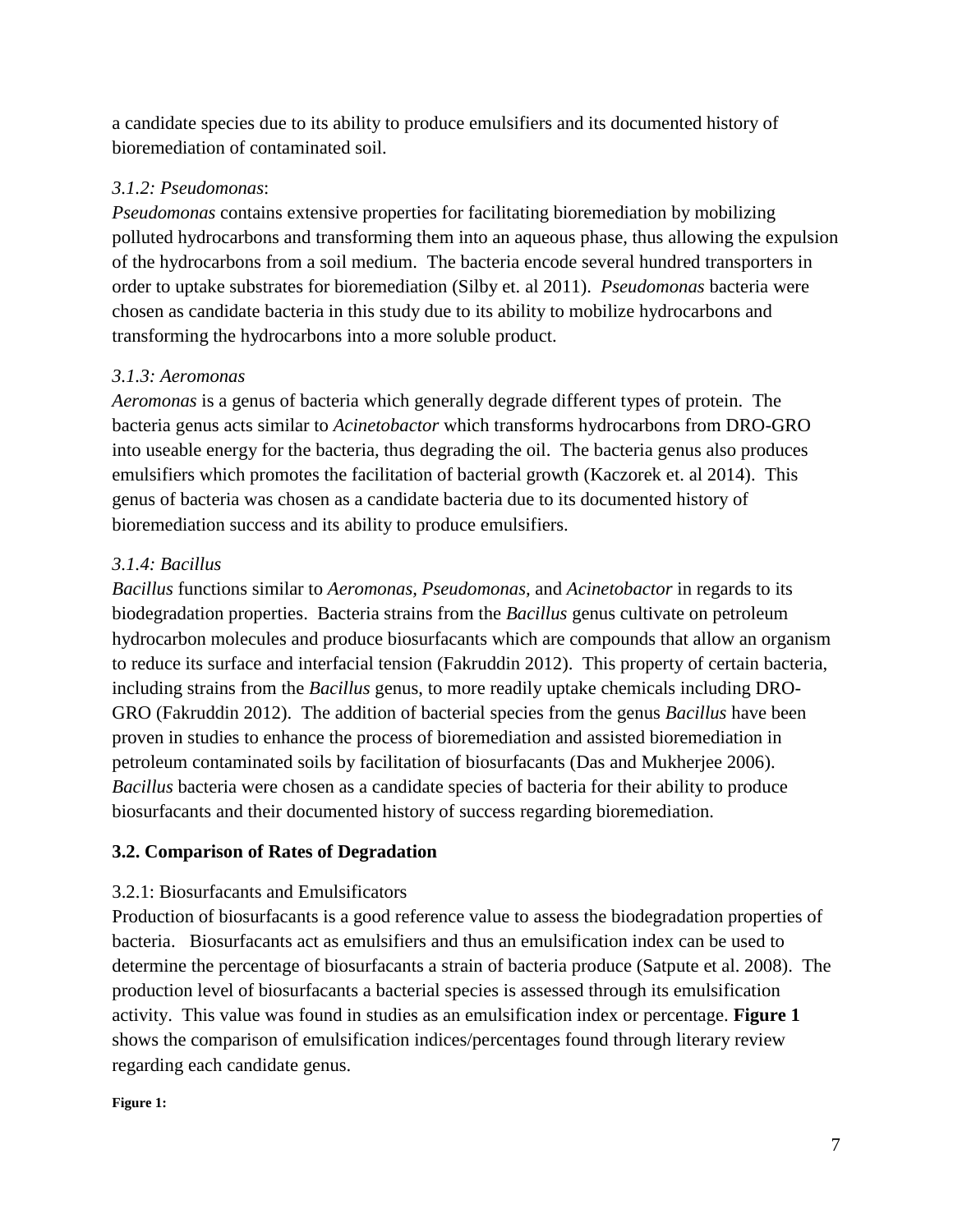

WB: West Bengal Bay (Satpute et al. 2008)

(Hamed et al. 2012)

**Figure 1** depicts the genus *Acinetobactor* as having the highest emulsification index/percentage with a maximum value of 44 percent, while the genus *Bacillus* contained the lowest index/percentage with a minimum of 2.13 percent. The genus *Aeromonas* contains relatively low emulsification index/percentage in comparison to the bacterial species with emulsification indices/percentages. The two *Pseudomonas* bacteria species emulsification data was discovered contained a wide variety of emulsification indices/percentages with 42 percent for *Pseudomonas aeruginosa* and 13.34 for *Pseudomonas alcaligenes*, suggesting that emulsification activity varies greatly in the *Pseudomonas* genus. Additional control factors including temperature, pH, and climate of the environment in which the bacteria study was conducted might also account for the differences between emulsification indices/percentages of the species studied.

## <span id="page-8-0"></span>3.2.2 Volatile Organic Compound Degradation: Benzene, Toluene, and Total Xylenes

Benzene is a chemical that can be biodegraded by certain species of bacteria in soil within aerobic conditions. Previous studies confirmed that *Pseudomonas putida* can biodegrade benzene to carbon dioxide through the reduction of *cis*-1,2-dihydroxy-1,2-dihydrobenzene within 7 days of contact (ATSDR 2007). Conversely, benzene degradation by *Pseudomonas putida* can be hindered through the presence of additional substances such as toluene and total xylenes and were reported no degradation in a study with a maximum induction time of 26 hours (Otenio et al. 2005) Ultimately, only a few number of bacteria species exist in soil that have the ability to biodegrade and mineralize benzene (ATSDR 2007).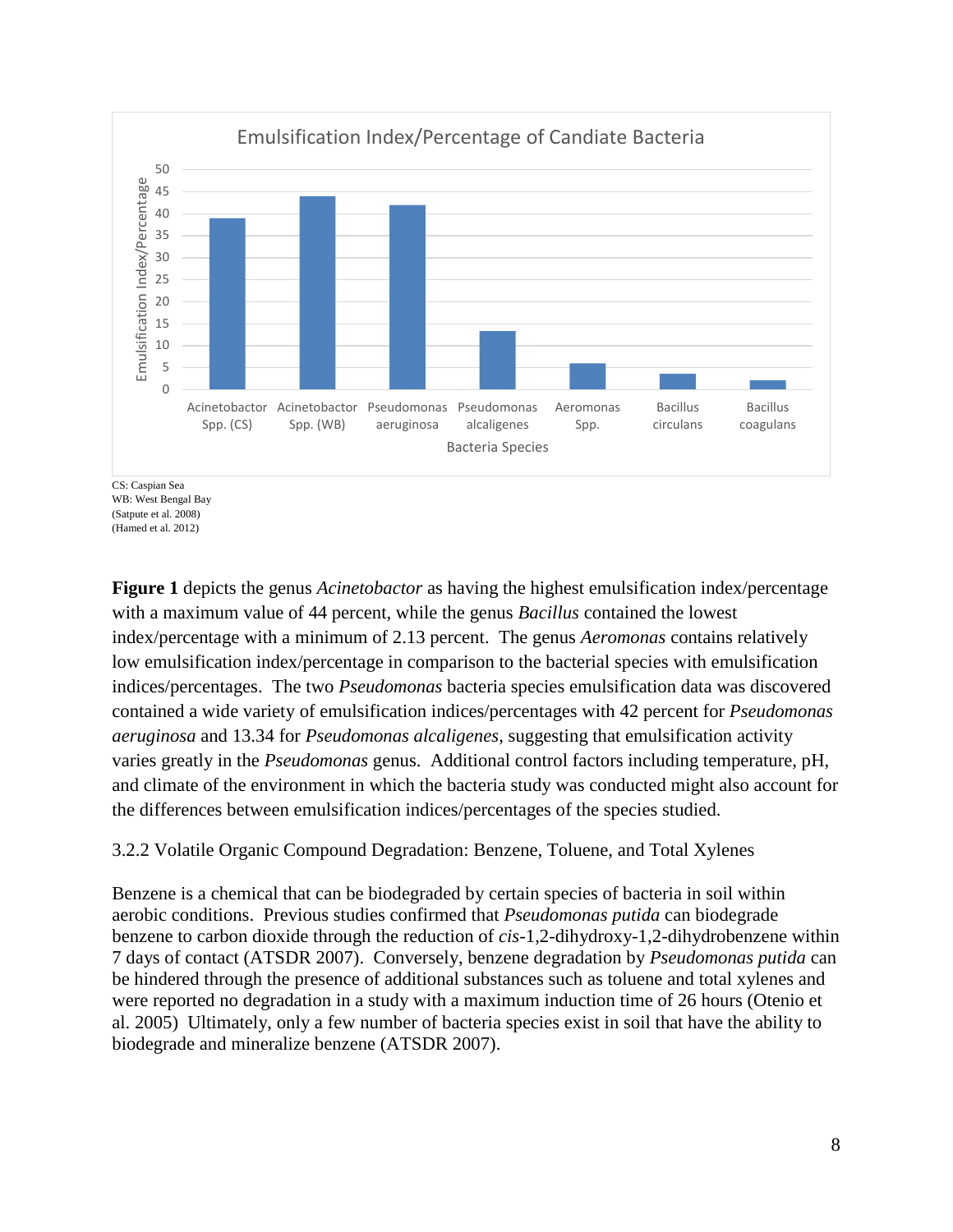Toluene biodegradation is dependent on environmental factors including pH and temperature and the level of toluene degradation can be hindered with a highly acidic or basic pH. Optimal toluene degradation occurs in an environment with a pH ranging from five to eight (ASTDR 2017). The level of toluene contamination within a soil medium can have an effect on the level of biodegradation as toluene-degrading bacteria require a concentration of the chemical to maintain its biodegradation activity. (ASTDR 2017). Biodegradation activity of toluene can occur in anaerobic or aerobic soil environments. *Pseudomonas putida* is a bacterial species that is known to degrade toluene within a soil environment. The bacteria oxidizes the toluene, forming benzoic acid which is metabolized further into benzoic acid by-products (Shinoda et al. 2004).

Total xylene removal processes are dominated by volatilization to the atmosphere, however, biodegradation can still be a method to remediate xylene contaminated soil. Similar to the biodegradation methods of toluene and benzene, total xylene can be biodegraded through bacteria, such as *Pseudomonas putida,* through its metabolic pathways (Otenio et al. 2005). Candidate bacteria capable of biodegrading total xylene can transform the xylene into 3-methyl benzyl alcohol.

Chemical structure and properties can affect its speed of degradation. Half-lives from petroleum by-products are compared in **Figure 2**. The half-lives depicted in **Figure 2** are the result of chemicals natural processes and the breakdown depicts the difference of a chemical's half-life due to its structure.



**Figure 2:**

(ATSDR 1999) (ASTDR 2007)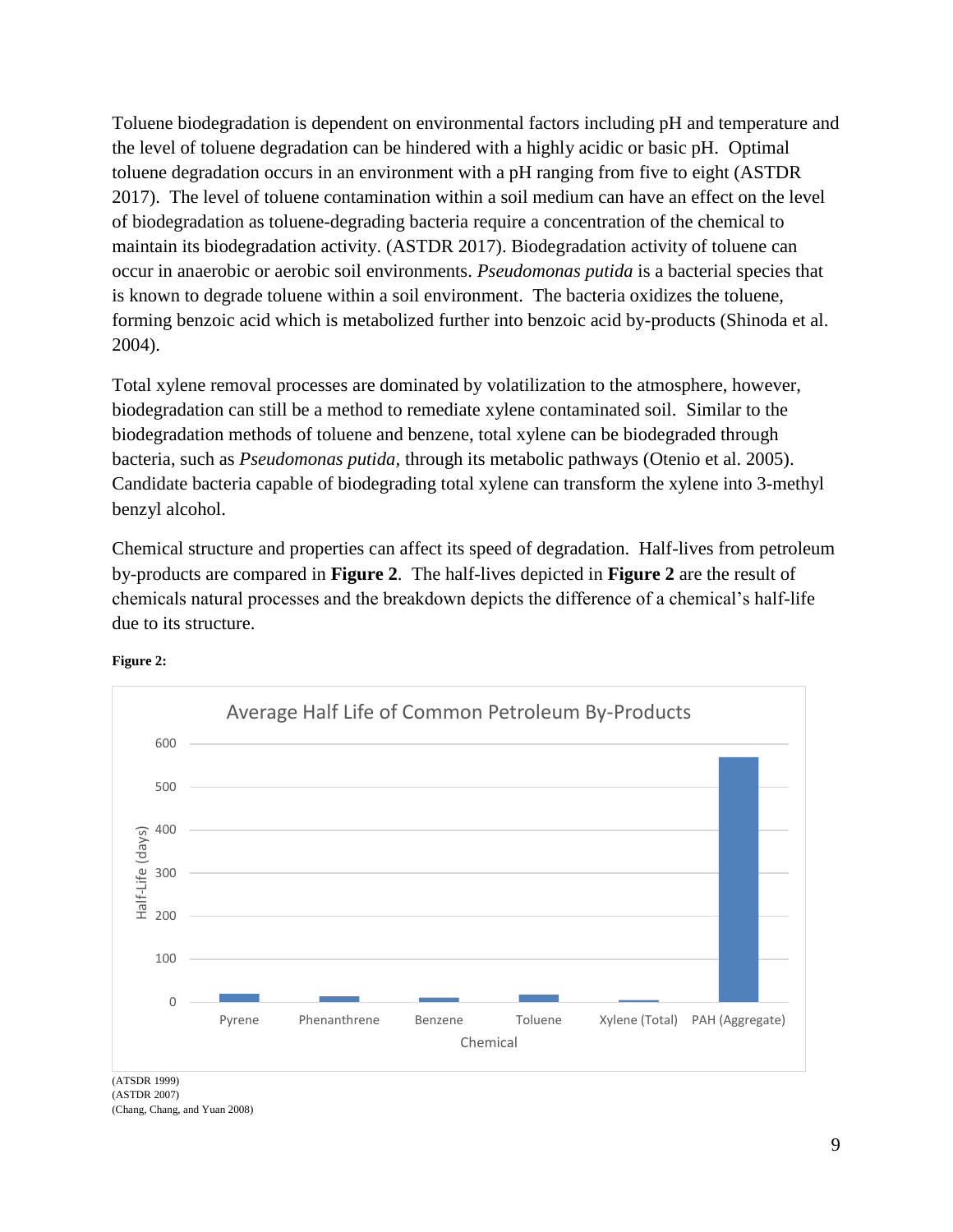Most of the chemicals studied have relatively low half-lives with total xylenes as the minimum at five days. PAH contains a high half-life at an average of 570 days. Half-lives in this study were conducted in a soil matrix.

The presence of certain chemicals can slow the rate of biodegradation. **Table 2** summaries results from a 2005 study comparing degradation rates of total xylenes, benzene, and toluene by *Pseudomonas putida* (Otenio et al. 2005).

| <b>Chemical Substrate</b>  | Induction Time (hr.) | <b>Volumetric Degradation Rate</b> |
|----------------------------|----------------------|------------------------------------|
|                            |                      | (mg solvent $L^{-1}h^{-1}$ )       |
| Benzene                    | 19.0                 | 0.00                               |
| Toluene                    | 19.0                 | 5.32                               |
| Xylene                     | 19.0                 | 2.55                               |
| <b>Benzene and Toluene</b> | 0.0                  | 0.00                               |
|                            | 26.0                 | 1.45                               |
| Benzene and Xylene         | 0.0                  | 0.00                               |
|                            | 16.5                 | 1.20                               |
| Toluene and Xylene         | 19.0                 | 3.37                               |
|                            | 19.0                 | 2.18                               |
| Benzene, Toluene, and      | 0.0                  | 0.00                               |
| Xylene                     | 16.5                 | 2.31                               |
|                            | 16.5                 | 1.29                               |

**Table 2: Comparison of Degradation Rates of Benzene, Toluene, and Xylene (BTX) by**  *Pseudomonas putida*

(Otenio et al. 2005)

**Table 2** depicts how the biodegradation rate of BTX slows as benzene is introduced. Induction time represents the time the chemical takes to reach a certain state. In this study, the induction time is represented as the time the chemical takes to reach its half-life. The volumetric degradation rate is this study is the rate in which a chemical reaches the half-life within the solvent used during the study. Benzene causes *Pseudomonas putida's* ability to degrade toluene and xylene to diminish by one-half fold.

#### <span id="page-10-0"></span>3.2.2: Limiting Factors

Various limiting factors can affect the biodegrading properties of hydrocarbons, regardless of bacteria species or properties including temperature of the matrix and nutrient availability.

As depicted in **Table 1**, the majority of candidate bacterial studies were conducted in sea water with two studies occurring in a soil matrix within a variety of locations including India, Tunisia, Taiwan, and Portugal.

Temperature can alter the solubility properties of hydrocarbon molecules, facilitating the uptake and utilization by bacterial species (Das and Chandran 2010). The optimal temperature for a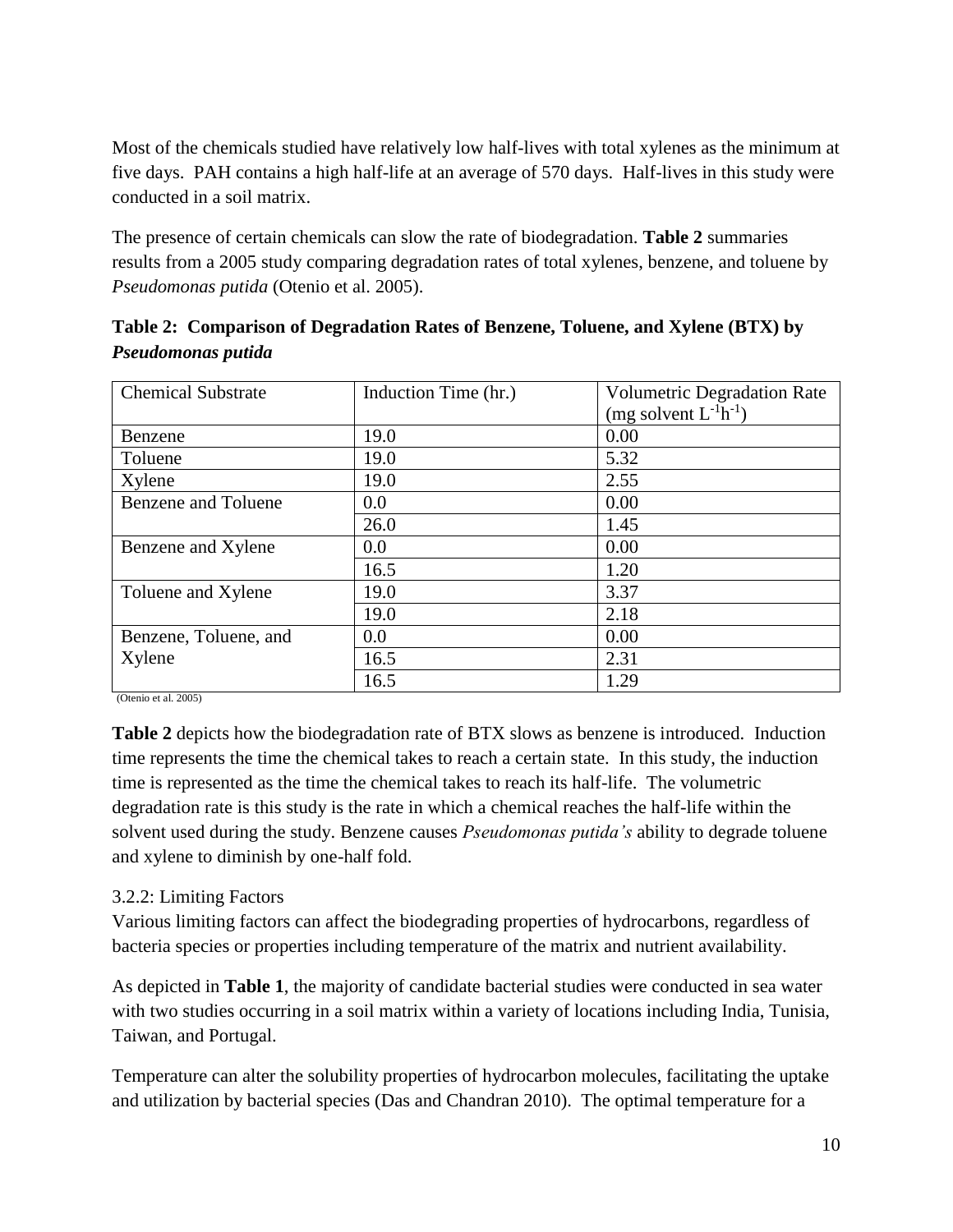maximum of degradation occurs in 30-40 degrees Celsius in a soil matrix and 15-20 degrees Celsius within a seawater matrix (Das and Chandran 2010).

Nutrient availability of nitrogen, phosphorus, and iron can improve the ability of bacteria to biodegrade petroleum hydrocarbons. Studies have shown that the anthropogenic addition of nitrogen and phosphorus can assist in the biodegradation process by stimulating bacterial growth, however there is an upper limit of nutrient levels where the bacteria's biodegradation properties decrease (Das and Chandran 2010). These studies, however, were conducted in a water matrix.

## <span id="page-11-0"></span>**4.0 Discussion**

Biosurfacants production appears to be a leading indicator to determine biodegradation success. The biosurfacants produced by bacteria allow a more diffuse pathway for the absorption of petroleum by-products by creating a more hydrophilic surface on the bacteria itself. Bacteria which are known to produce biosurfacants are correlated to higher biodegradation abilities, with a higher production rate associated with a higher biodegradation rate. The bacterial genus *Acinetobactor* and *Pseudomonas* contain relatively high levels of biosurfacant production as shown in **Figure 1**. The data shown in **Figure 1** would suggest that bacteria from the genus *Acinetobactor* and *Pseudomonas* are generally high producers of biosurfacants and thus have a high ability to degrade petroleum and petroleum by-products. **Figure 1**, however, contains a significant variety between the two *Pseudomonas* bacterial species researched in this study. *Pseudomonas aeruginosa* contained a high level of biosurfacant production (44 emulsification index) when compared to *Pseudomonas alcaligenes* (13.34 emulsification index). The resulting difference between the two *Pseudomonas* species can be attributed to species differentiation in which biosurfacant, and thus biodegradation ability, is somewhat unique to each *Pseudomonas*  species. This fact can also not be ruled out for each of the bacteria species studied.

Determining the type of chemical contaminated in soil appears to be a factor in determining a remediation plan for a contaminated site. **Figure 2** displays how chemicals can have varying half-lives. Chemicals such as BTX, pyrene, and phenanthrene were determined to have relatively low half-lives while PAH contained an extremely high half-live, compared to the six chemicals involved in the study. Half-lives can differ due to the structure and physiology of a chemical. This information can factor in to how long one might expect remediation of a site to last and what resources need to be applied to the contaminated site to ensure proper remediation. The type of chemicals present in a contaminated site can also determine the rate in which biodegradation can occur as shown in **Table 2**. **Table 2** displayed how benzene, a chemical that is not degraded by *Pseudomonas putida*, can retard the bacteria's ability to degrade xylene and toluene. This phenomenon might be attributed to how benzene's chemical structure and properties hinder *Peudomonas putida's* ability to degrade xylene and toluene.

A majority of the bacterial degradation studies researched occurred in a seawater matrix in tropical climates as displayed by **Table 1**. **Table 1** also displays varying optimal degradation temperature for seawater and soil matrices. Environmental factors have been discussed in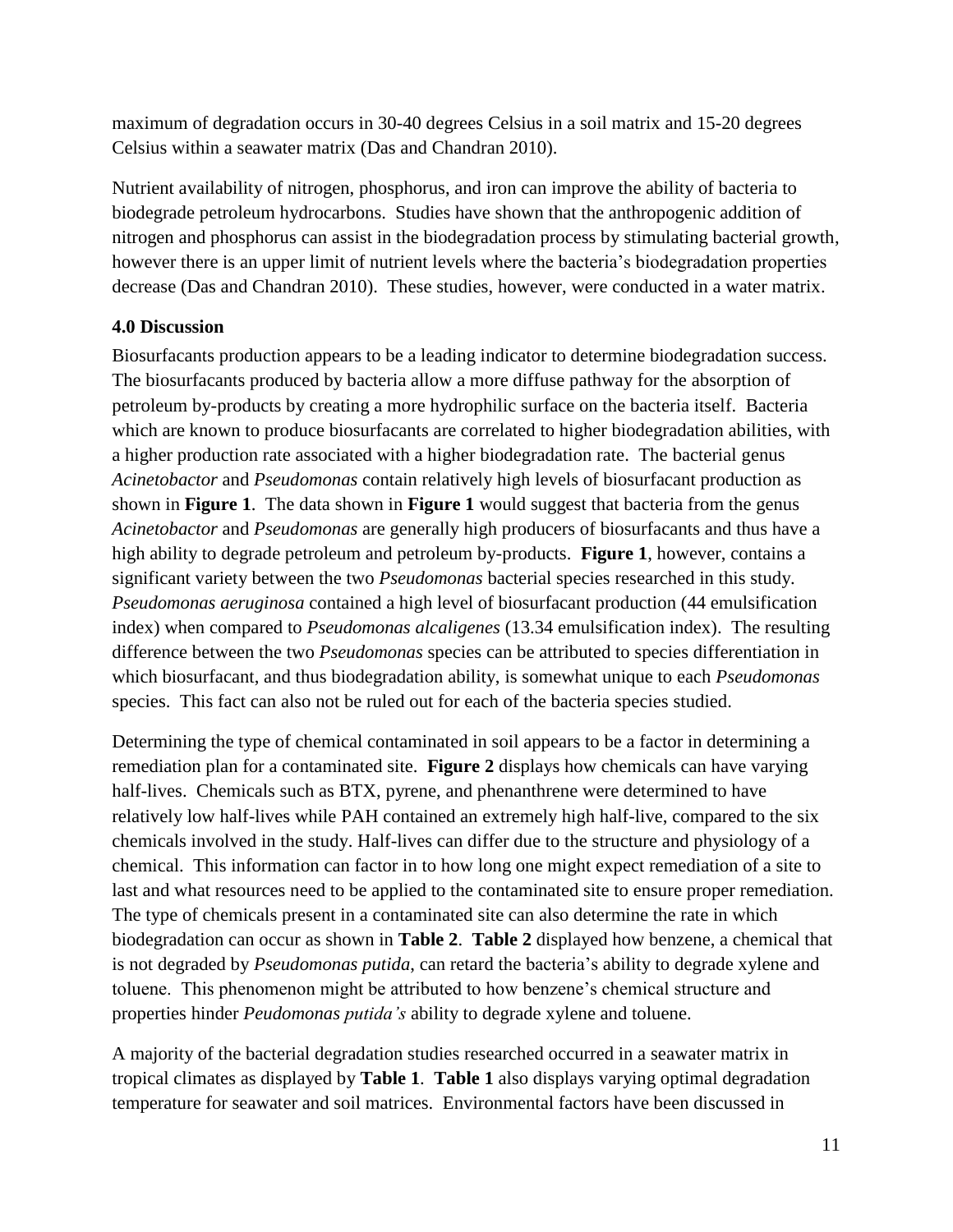additional studies to directly affect the degradation rate of petroleum and petroleum by-products. This observation can also be applied to environments with a low or high temperature, high pH, or high salinity as some contamination site could occur in frigid climates or sites containing an extremely low or high pH. Biosurfacants have been effective at growing in extreme pH or temperature environments but the question of what the environmental limiting factor of biosurfacants is something that could be studied further.

## <span id="page-12-0"></span>**5.0 Data Gaps/Limitations**

In addition to identifying data which would determine potential bacterial species ideal for bacterial biodegradation of petroleum contaminated soil, the study also identified data limitations which further research would assist in identifying candidate bacteria. One noticeable observation with the data collected is that all of the bacterial biodegradation studies occurred in a seawater matrix with the exception of two studies as summarized in **Table 3**. Variations in the matrix have been shown to alter bacterial biodegradation properties including the temperature for optimal biodegradation. Physical properties of the matrix might alter the level of bacterial biodegradation. A soil matrix contains sorption and adhesion properties to the soil pores and clay colludes, and cation exchange capacity. This could differ from seawater properties including tidal forces, hydrophilic and hydrophobic properties altering the process of biodegradation. Further research of bacterial degradation in a soil matrix would be vital for future study. **Table 3** summarized the studies researched and their attributes for this assessment.

| Author                | <b>Study Location</b> | Bacteria Studied    | Matrix Studied |
|-----------------------|-----------------------|---------------------|----------------|
| N. Das and P.         | Mumbai, India         | B. subtillis, B.    | Seawater       |
| Chandran              |                       | sphaericus          |                |
| Bea V. Chang, I. T.   | Guandu and Zhuwei     | B. pumilus          | Soil           |
| Chang, and Shaw Y.    | Mangroves, Taiwan     |                     |                |
| Yuan                  |                       |                     |                |
| S. Satpute, B. D.     | Caspian Sea and The   | Acinetobactor spp., | Seawater       |
| Bhawsar, P.           | Bay of Bengal         |                     |                |
| Dhakephalkar, and B.  |                       |                     |                |
| A. Chopade            |                       |                     |                |
| S. B. Hamed, L. Smii, | Bizerte, Tunisia      | P. aeruginosa, P.   | Seawater       |
| A. Ghram, A,          |                       | alcaligenes,        |                |
| Maaroufi              |                       | Aeromonas spp., B.  |                |
|                       |                       | circulans, B.       |                |
|                       |                       | coagulans           |                |
| M. H. Otenio, M. T.   | Frielas, Portugal     | P. putida           | Soil           |
| Lopes da Sliva, M. L. |                       |                     |                |
| Oliveria Marques, J.  |                       |                     |                |
| C. Roseiro, E. D.     |                       |                     |                |
| Bidoia                |                       |                     |                |

## **Table 3: Summary of Studies Researched**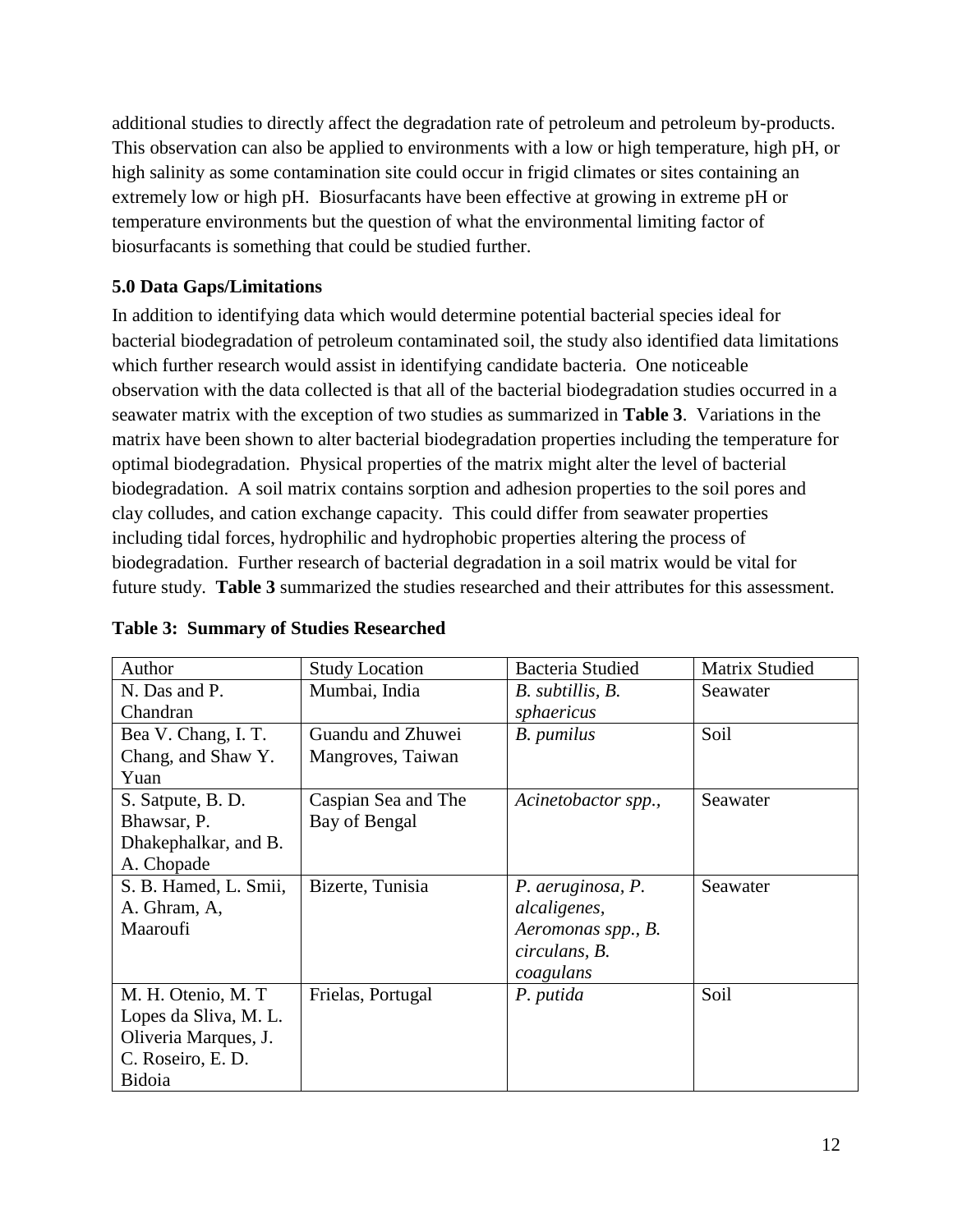A second data gap would be the limited studies varying species within a genus. A majority of studies involved *Pseudomonas* and *Acinetobactor* with a limited amount of studies involving *Aeromonas*. In addition, **Figure 1** shows a trend that bacterial degradation and vary between species within the same genus, notably with *Pseudomonas*. Future research needs to test a wider variety of bacterial species with known biodegradation properties.

Literary journals researched did not have many studies related to the direct observation of biodegradation of chemicals by the candidate bacteria. This potential study could directly test the effectiveness of bacteria degrading petroleum and petroleum by-products by observing how long the bacterial degradation process takes to reach the contaminants half-life.

## <span id="page-13-0"></span>**6.0 Conclusion**

Based on research, the bacterial production of biosurfacants acting as emulsifiers is a major indicator of a bacteria species' biodegradation ability. Research also shows that bacterial genus *Acinetobactor* and *Pseudomonas* have abilities to significantly facilitate biodegradation of petroleum and petroleum by-products. The bacterial genus *Aeromonas* and *Bacillus* have also displayed signs of petroleum and petroleum by-product biodegradation with degradation rates lower than those of *Acinetobactor* and *Pseudomonas*. Biodegradation abilities in bacteria are also varied between species even in species within the same genus. Data related to bacterial biodegradation of petroleum, however, is limited and further research would be required to further determine candidate species to biodegrade petroleum contaminated soil.

## Attachments

**Table 1**: Comparison of Candidate Bacterial Properties and Studies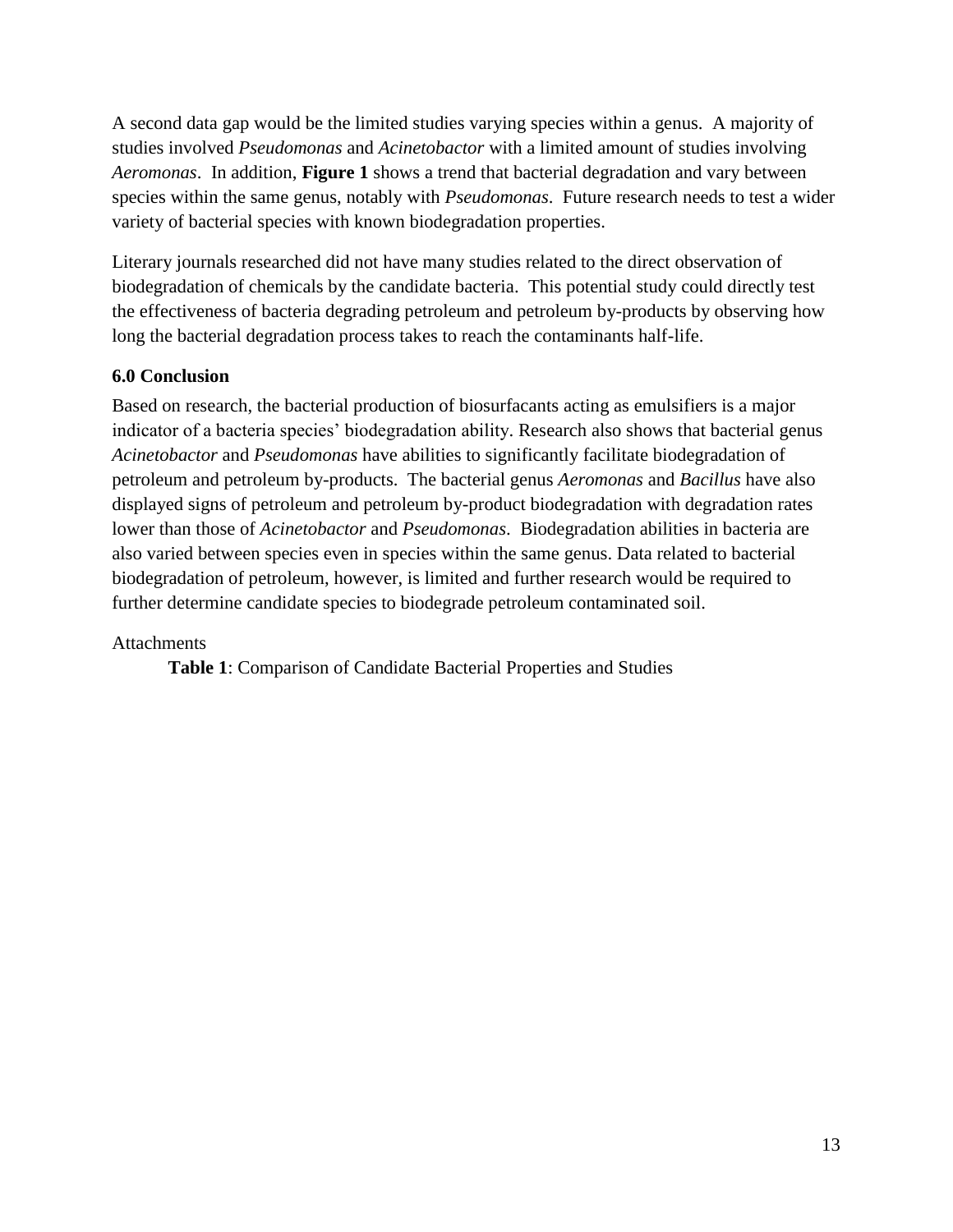#### <span id="page-14-0"></span>**7.0 References**

Agency for Toxic Substances & Disease Registry (ATSDR). 2007. Toxic Substances Portal – Benzene. ASTDR. Accessed March 11, 2019. Available from https://www.atsdr.cdc.gov/ToxProfiles/tp.asp?id=40&tid=14

Agency for Toxic Substances & Disease Registry (ATSDR). 1999. Toxic Substances Portal – Total Petroleum Hydrocarbons (TPH). ASTDR. Accessed February 9, 2019. Available from https://www.atsdr.cdc.gov/toxfaqs/tf.asp?id=423&tid=75.

ALS Environmental. 2014. Petroleum Hydrocarbon Ranges. ALS Environmental. Accessed February 9, 2019. Available from: http://www.caslab.com/Petroleum-Hydrocarbon-Ranges/.

Chang B V, Chang I T, Yuan S Y. 2008. Biodegradation of Phenanthrene and Pyrene from Mangrove Sediment in Subtropical Taiwan. Journal of Environmental Science and Health. 43(3). Pg. 233-38

Das N and Chandran P. 2010. Microbial Degradation of Petroleum Hydrocarbon Contaminants: An Overview. SAGE – Hindawi Access to Research Biotechnology Research International. 2011

Guerin, T. 1999. Bioremediation of Phenols and Polycyclic Aromatic Hydrocarbons in Creosote Contaminated Soil Using Ex-Situ Landtreatment. Journal of Hazardous Materials. 65(3). Pg. 305-15.

Hamed SB, Smii L, Ghram A, Maaroufl A. 2012. Screening of Potential Biosurfacant-Producing Bacteria Isolated from Seawater Biofilm. African Journal of Biotechnology. 11(77). Pg. 14153- 58.

Jones J, Wilson J. 1999. Monitored Natural Attenuation of Petroleum Hydrocarbons. United States Environmental Protection Agency. Washington D.C.

Kaczorek E, Bielicka-Daszkiewicz K, Héberger K, Kemény S, Olszanowski A, Voelkel A. 2014. Best Conditions for Biodegradation of Diesel Oil by Chemometric Tools. Brazilian Journal of Microbiology. 45(1). Pg. 1517-8382.

Kuráň P, Trögl J, Nováková J, Pilařová V, Dáňová P, Pavlorková J, Kozler J, Novák F, Popelka J. 2014. Biodegradation of Spilled Diesel Fuel in Agricultural Soil: Effect of Humates, Zeolite, and Bioaugmentation. The Scientific World Journal. 2014. Pg. 0-8.

Liu P, Liou J, Li Y, Su W, Chen C. 2015. The Optimal Combination of Entrapped Bacteria for Diesel Remediation in Seawater. International Biodeterioration & Biodegradation. 102. Pg. 383- 391.